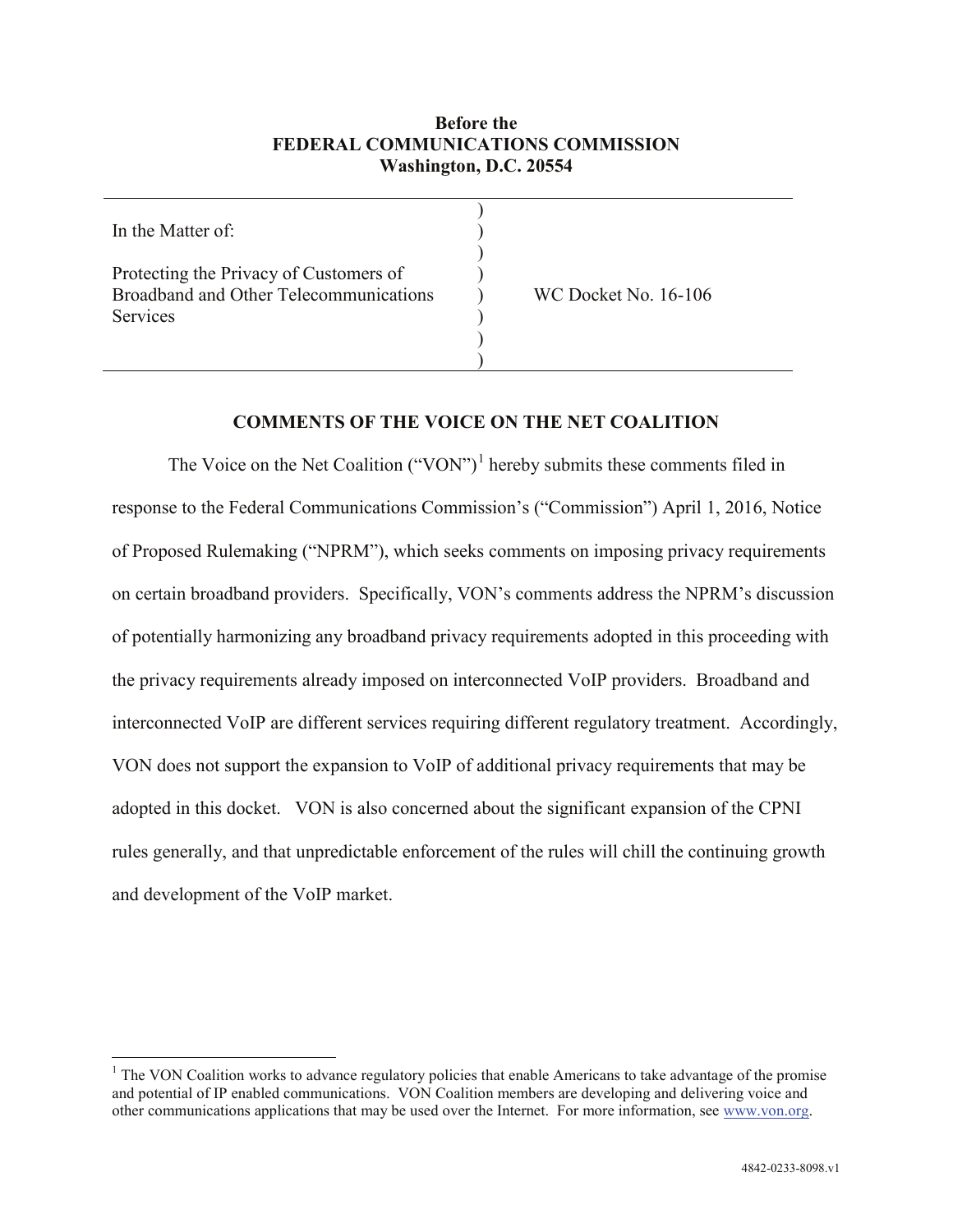#### **I. BACKGROUND**

The NPRM proposes the establishment of privacy rules for broadband internet access service ("BIAS") providers. The NPRM builds on the *2015 Open Internet Order, [2](#page-1-0)* which, *inter alia*, classified BIAS as a telecommunications service under Title II of the Communications Act of 1934 ("Act") and promulgated rules that banned blocking, throttling, and paid prioritization of BIAS provider customers.<sup>[3](#page-1-1)</sup> The rules applied to "mass market" BIAS, and therefore did not extend to enterprise customers of BIAS providers.<sup>[4](#page-1-2)</sup>

The NPRM proposes rules that would apply Section 222 of the Act to BIAS providers. According to the NPRM, the proposed rules are necessary because broadband providers are "in a position to develop highly detailed and comprehensive profiles of their customers – and to do so in a manner that may be completely invisible."<sup>[5](#page-1-3)</sup> The NPRM explains that "[e]ven when traffic is encrypted, the provider has access to, for example, what websites a customer has visited, how long and during what hours of the day the customer visited various websites, the customer's location, and what mobile device the customer used to access those websites."<sup>[6](#page-1-4)</sup>

While some of the proposed rules would mirror existing CPNI requirements, others would be more stringent, and the Commission seeks comment on harmonizing privacy rules for providers of interconnected VoIP and other voice services (e.g., wireless and wireline services), and BIAS providers. The Commission's proposal reflects the expansive authority that it has

<span id="page-1-0"></span> <sup>2</sup> *Protecting and Promoting the Open Internet*, Report and Order on Remand, Declaratory Ruling, and Order, 30 FCC Rcd 5601 (2015) ("2015 Open Internet Order").<br><sup>3</sup> *See* 2015 Open Internet Order ¶[ 4, 37.<br><sup>4</sup> *Id.* ¶ 189.<br><sup>5</sup> NPRM ¶ 4.

<span id="page-1-1"></span>

<span id="page-1-2"></span>

<span id="page-1-4"></span><span id="page-1-3"></span> $^{6}$  *Id.* ¶ 4.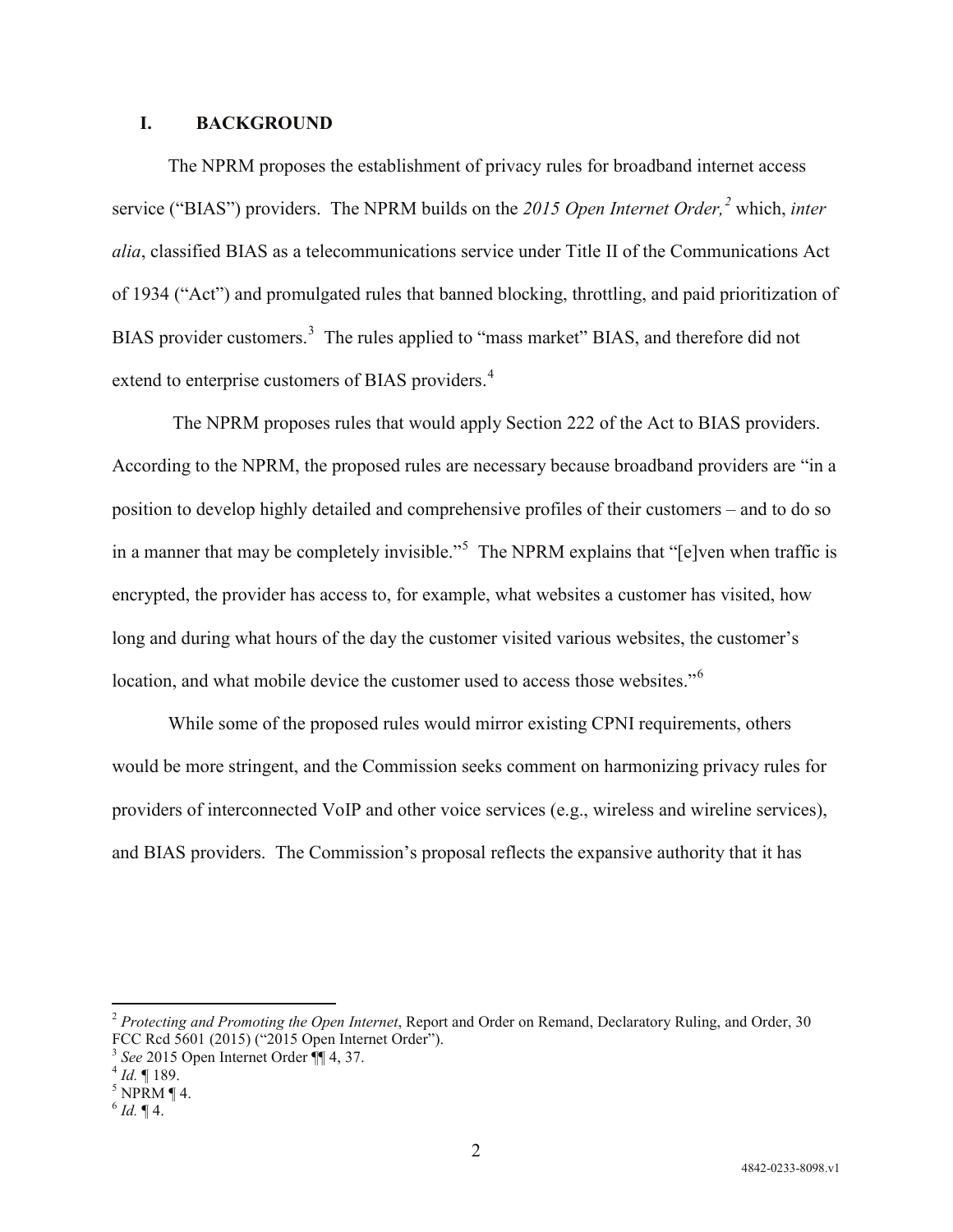exercised over the newly created category of "customer proprietary information" in recent enforcement actions against telecommunications service providers.<sup>[7](#page-2-0)</sup>

## **II. THE COMMISSION SHOULD NOT EXPAND THE PRIVACY REQUIREMENTS OF INTERCONNECTED VOIP PROVIDERS**

# **A. The Privacy Concerns Of Broadband And Interconnected VoIP Customers Are Not The Same**

Simply put, the types of information that VoIP providers and BIAS providers collect are different, and may warrant different privacy and data security requirements. Most significantly, VoIP providers collect call detail records, but cannot access the Internet browsing history of their customers, including websites visited and the content transmitted between customers and websites.<sup>[8](#page-2-1)</sup> Accordingly, many of the proposed privacy requirements are inapplicable to interconnected VoIP providers.

For example, the NPRM's proposal to require providers to use multifactor authentication on customer online accounts is designed to protect customer personally identifiable information ("PII"),  $9$  a proposed new term that would be included with an expanded definition of CPNI under the umbrella of "customer proprietary information."[10](#page-2-3) However, interconnected VoIP providers collect a limited set of PII. As a result, instead of protecting PII, extension of the multifactor authentication proposal to interconnected VoIP providers would simply make life unnecessarily difficult for VoIP customers, who would more frequently get locked out of their accounts when trying to pay their phone bills.

<span id="page-2-0"></span> <sup>7</sup> *See TerraCom, Inc. and YourTel America, Inc.*, Notice of Apparent Liability for Forfeiture, 29 FCC Rcd <sup>13325</sup> (2014).

<span id="page-2-3"></span><span id="page-2-2"></span>

<span id="page-2-1"></span><sup>8&</sup>lt;br><sup>8</sup> *See 1d.* ¶ 4.<br><sup>13</sup> NPRM ¶ 211.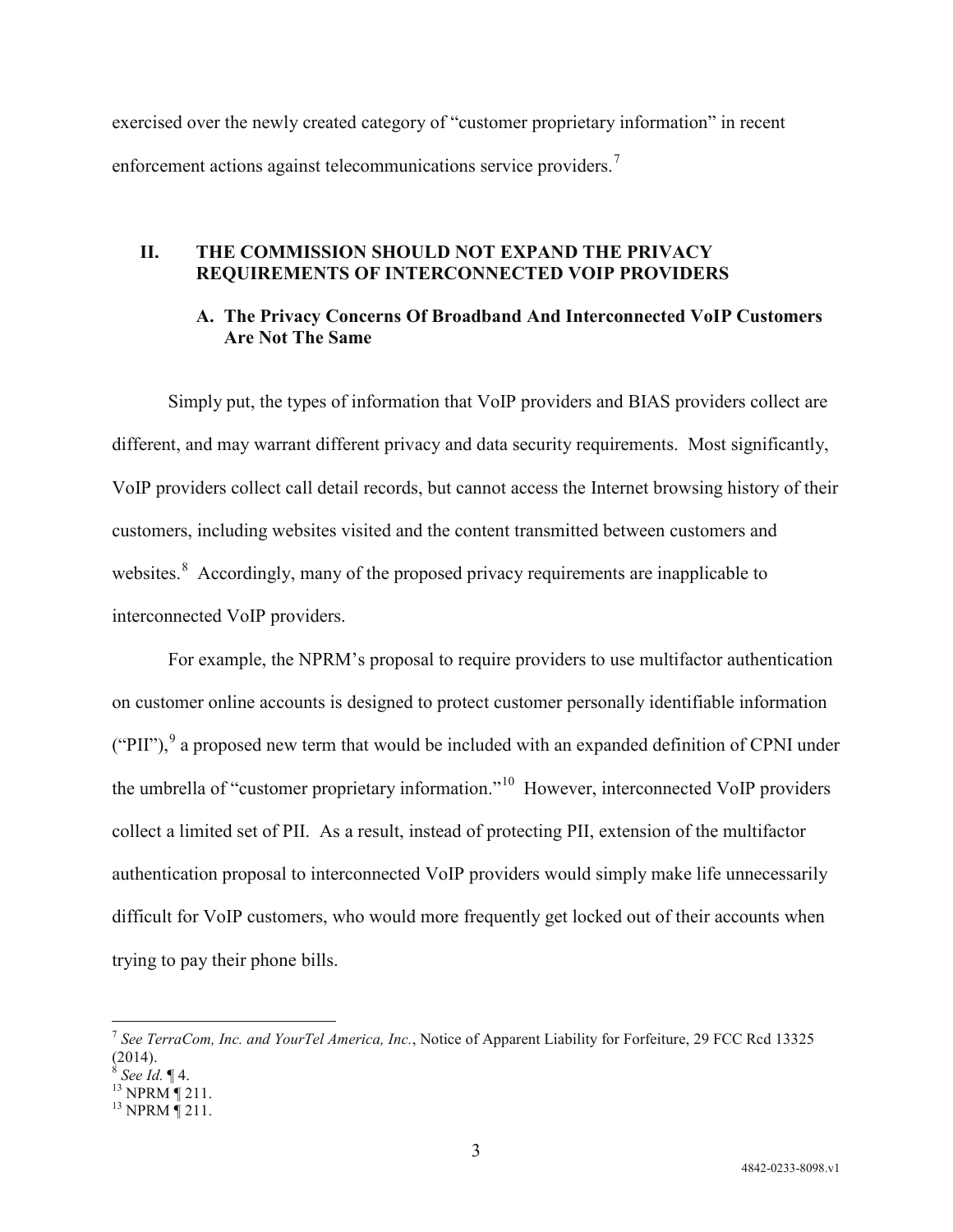Another example is the proposed data breach notification requirements.<sup>[11](#page-3-0)</sup> The PII that interconnected VoIP providers may collect that does not fall within the definition of CPNI is relatively non-sensitive information. As a result, rather than promoting consumer protection, forcing an interconnected VoIP provider to send out a data breach notification if it experienced a security incident that compromised this type of PII would contribute to "notice fatigue" among customers and be unnecessarily burdensome for providers.<sup>[12](#page-3-1)</sup>

To be sure, there is a general interest in privacy shared by customers of all industries over which the Commission has regulatory authority. However, many of these industries, including broadband and interconnected VoIP, are too distinct for a one-size-fits-all approach to privacy regulation. The Commission should therefore continue in the tradition of the *2007 CPNI Order* and tailor its privacy requirements to specific services on a case-by-case basis.

# **B. Extension Of The Broadband Privacy Requirements To Interconnected VoIP Could Hinder Competition In The Highly Competitive VoIP Marketplace**

Interconnected VoIP is a highly competitive market, with low barriers to entry for new competitors, which has thrived in the light touch regulatory regime embraced by the Commission. Interconnected VoIP consumers enjoy the benefits of this competition with lower prices and increased service options. Many interconnected VoIP providers offer service on a month-to-month basis, with few requiring long-term contracts. Thus, customers that do not like the privacy protections or policies offered by their providers, can easily move to another provider.

Expanding the privacy obligations of interconnected VoIP providers could forestall competition in this market. The proposed new requirements would hurt smaller providers who

<span id="page-3-1"></span><span id="page-3-0"></span> $^{13}$  NPRM ¶ 211.<br> $^{13}$  NPRM ¶ 211.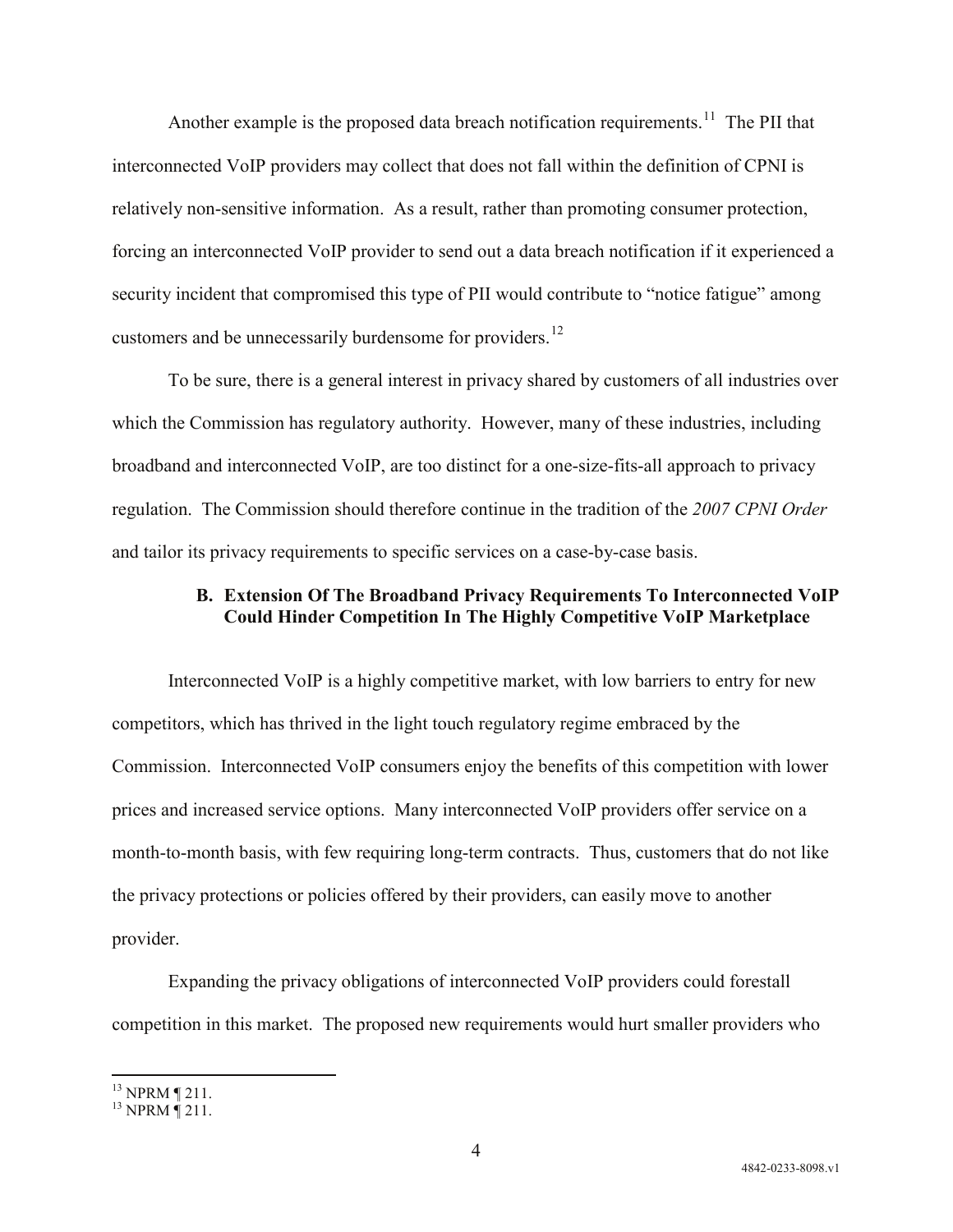would incur substantial administrative costs to comply and be burdened with the potential liability for the data security practices of third-party partners.<sup>[13](#page-4-0)</sup> Indeed, small providers may be unable to absorb such costs, and potential new providers may be deterred from entering the market because of the liability risks and regulatory compliance costs. And because many of the proposed privacy requirements are inapplicable to interconnected VoIP providers, there is no reason to increase these obligations on interconnected VoIP providers. A better approach would be to apply privacy regulations based on the statutory requirements of Section 222 established by Congress.

The Commission's overly restrictive limitations on first-party marketing actually would be particularly harmful for smaller companies that offer interconnected VoIP service alone. Under the Commission's proposal, a company may share PII internally to market communications-related services, as long as the company obtains opt-out consent.<sup>[14](#page-4-1)</sup> If the voice privacy rules are harmonized with the Commission's proposed BIAS rules, a company that offers broadband and interconnected VoIP service has a relatively easy route to using their VoIP customer's name, phone number, email address, and physical address when marketing broadband services. Companies that offer interconnected VoIP alone could not partner with a stand-alone broadband provider to profit from the same scenario so easily; to share PII with a third party, the interconnected VoIP provider would have to obtain opt-in consent.<sup>15</sup>

Similarly, applying the proposed customer consent rules would make it more difficult for smaller companies that do not perform all marketing functions in-house. For example, the Commission's proposed rules are unclear whether a voice provider who shares PII with a third party vendor to aid in its marketing of other voice products triggers the need for opt-in consent.

<span id="page-4-1"></span><span id="page-4-0"></span><sup>13</sup> NPRM ¶ 211. <sup>14</sup> *Id.* ¶ 71. <sup>15</sup> *Id.* ¶ 107.

<span id="page-4-2"></span>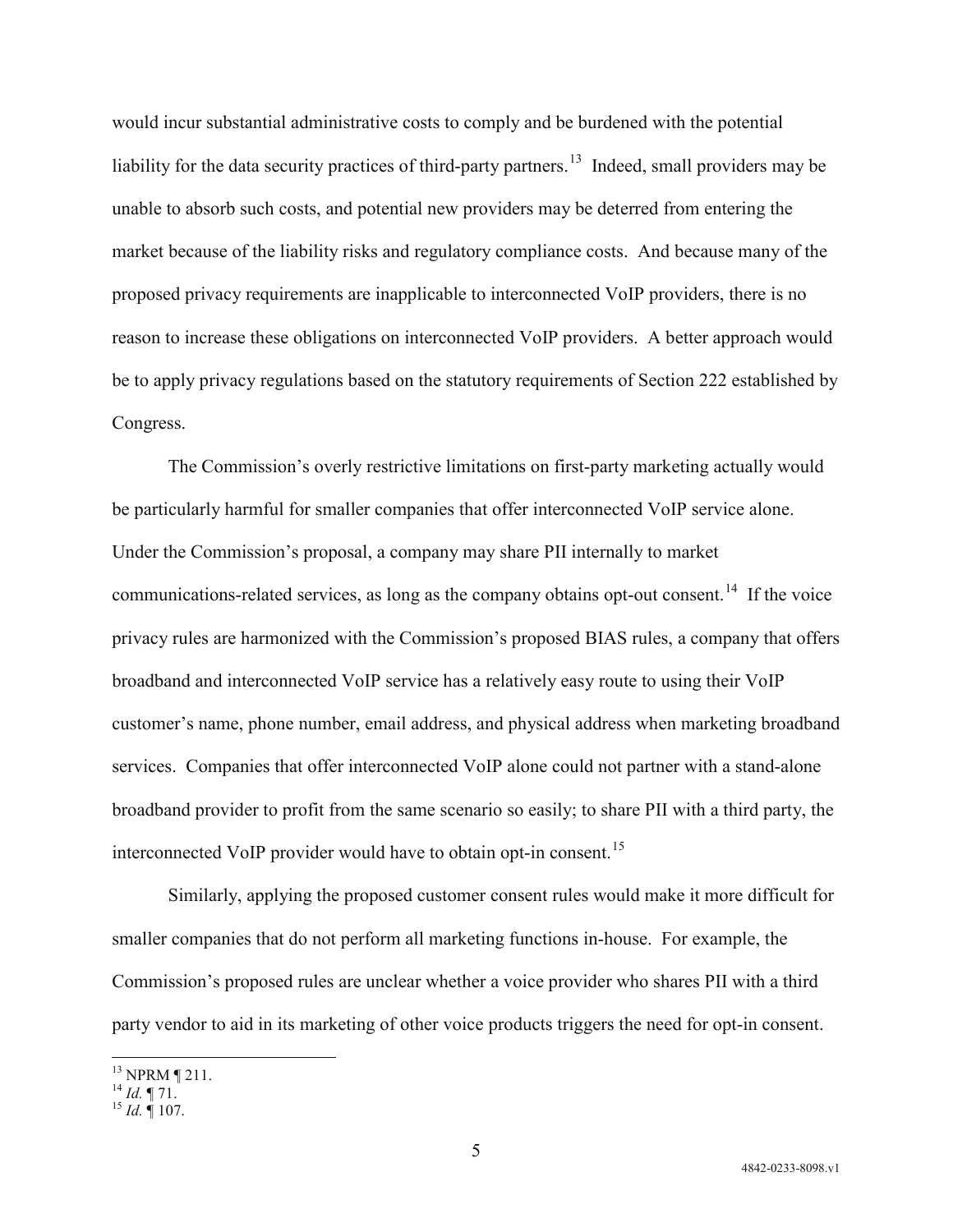In short, the proposed rules significantly expand the scope of the Commission's privacy regulations and impose new burdens that are particularly harmful for smaller providers.

## **C. Extension Of The Broadband Privacy Requirements To Interconnected VoIP Would Be Inconsistent With The Scope Of The** *2015 Open Internet Order*

BIAS providers serving enterprise customers were excluded from the scope of the *2015 Open Internet Order's* rules. The Commission explained that "enterprise customers tend to be sophisticated and knowledgeable (often with the assistance of consultants), . . . contracts are typically the result of RFPs and are individually-negotiated (and frequently subject to nondisclosure clauses), . . . contracts are generally for customized service packages, and . . . the contracts usually remain in effect for a number of years.").<sup>[16](#page-5-0)</sup> The NPRM follows the lead of the *2015 Open Internet Order* and excludes BIAS providers serving enterprise customers from the proposed privacy requirements.

In contrast, the existing CPNI rules apply to VoIP providers serving enterprise customers. Applying even more privacy obligations on providers of enterprise voice services – whose customers are equally as sophisticated and knowledgeable as enterprise BIAS customers – would be unjustified and inconsistent with the scope of the *2015 Open Internet Order*. Put another way, in attempting to harmonize the regulatory treatment of BIAS and interconnected VoIP providers' privacy practices, the Commission would actually make the regulatory treatment *less similar* in the enterprise context.

<span id="page-5-0"></span> <sup>16</sup> 2015 Open Internet Order ¶ 189 n.466.